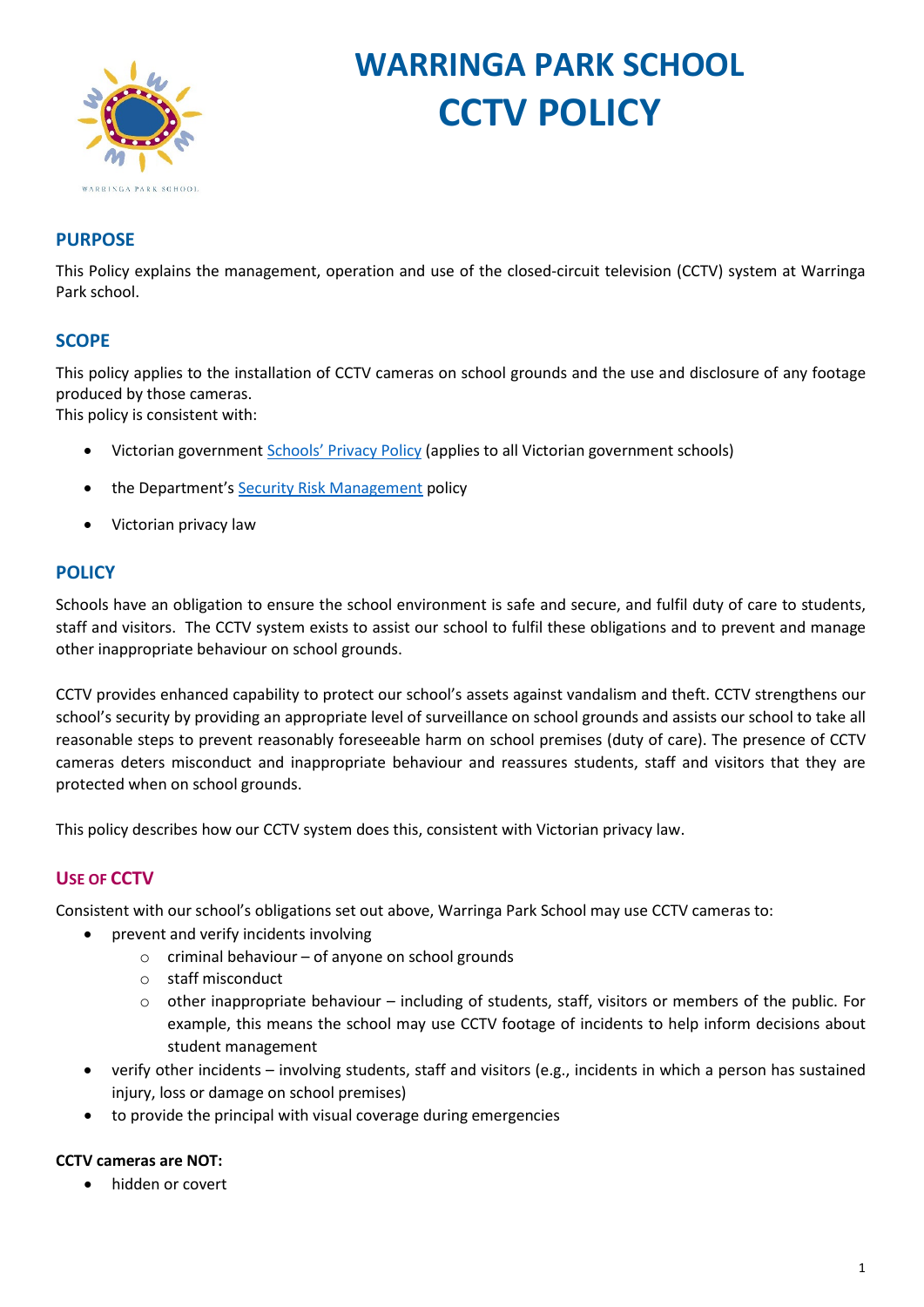- located in private areas such as toilets, changing rooms or staff rooms
- used to monitor student or staff work performance

### **LOCATION OF CCTV CAMERAS IN OUR SCHOOL**

In our school, CCTV cameras are located:

- Entry Gates East and West
- Driveways East and West
- Art Wing
- Foyer
- Later Years Veggie Garden
- Playgrounds Junior Yard and PMP
- Oval East and West
- Room 8 Ramp
- Bus parking area
- Café Deck
- ASD Garden
- Multimedia Back South and North Front and inside
- Front courtyard room 42
- Bike Shed
- Rooms  $39 42$  gates

A notice is located near each CCTV camera which alerts people to the presence of the camera and this CCTV Policy. The school cameras have notices placed near each camera.

## **ACCESS TO CCTV FOOTAGE**

CCTV footage is only accessed for the purposes set out in this policy (see 'Use of CCTV footage') and only by the following people:

- 1. the principal or nominee, including people explicitly authorised by the principal
- 2. central and regional Department staff, when required to assist the school for an above purpose
- 3. any other people permitted by law.

#### **SHOWING FOOTAGE TO STAFF, STUDENTS AND/OR THEIR PARENTS INVOLVED IN INCIDENTS**

When using CCTV for the purposes listed in this policy under the heading 'Use of CCTV' and only when appropriate, the principal may show specific footage of an incident to those directly involved, including relevant staff, students and/or their parents.

This means that any person on school premises may be captured on CCTV footage of an incident that the principal may subsequently show to staff, students and/or their parents.

The school cannot give copies of CCTV footage to staff, students, parents or any other parties. Any requests for a copy of CCTV footage must be made to the Department's Freedom of Information Unit, as set out below.

## **MANAGING AND SECURING THE CCTV SYSTEM**

The principal or their nominee is responsible for managing and securing the CCTV system including:

- 1. operation of the CCTV system and ensuring it complies with this policy
- 2. considering the appropriate location and use of cameras and method for storing CCTV footage
- 3. maintaining and upgrading cameras when required.